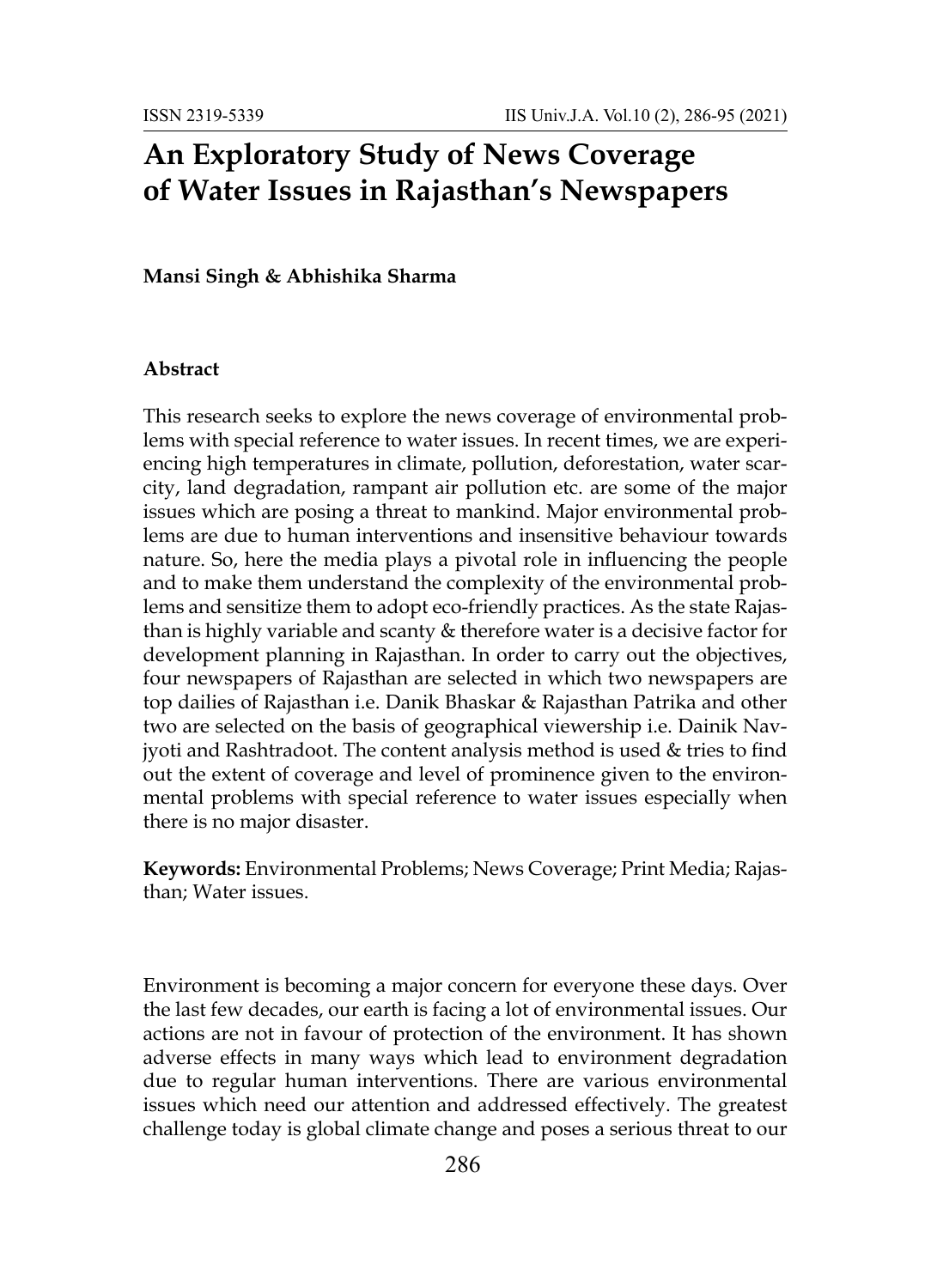ecology, society and economy. Therefore, the role of mass media was always significant in making people aware about their surroundings and sensitizing them towards nature. Environment issues are a burning topic in the present day times which needs to be addressed and make our citizens aware about them so that they can act responsibly. Rajasthan is the largest state in India with two-third of its area as Thar desert. The entire state receives scanty rainfall and falls within areas of greatest climate sensitivity, maximum vulnerability and lowest adaptive capacity. The water resources in the State are scarce and have a highly uneven distribution both temporally and spatially. As the observation shows that changes being experienced in the climate of Rajasthan are over the natural climate variability prevailing in the region.

The State also has the highest probability of drought occurrence in the country (RAPCC,2012). Some of the various environmental issues in Rajasthan like water scarcity, droughts, deforestation, floods, less rainfall etc. which need our attention in terms of bringing awareness to people through in-depth editorials, columns and debates which is possible by dissemination of information about the real situation of environment degradation. The change in climate caused by human activities have a huge impact on the economic, social and physical status of states like Rajasthan. Extensive deforestation caused by huge demand for wood have caused serious stress on the ecosystem. It has affected valleys around the Aravalli hills. The massive deforestation and the degradation of soil of the hill slopes have caused climatic changes. It has altered the micro rainfall patterns. The duration of the rainy season has reduced and increased pressure on the population. It has also stressed livestock related enterprises due to scarcity of water sources in the state.

The environmental resources caused the drinking water crisis in parts of Rajasthan (Narpat & Narendra, 2013). According to the author the environmental issues need to addressed on serious note and required extensive efforts of all human beings. Therefore, as suggested by the study the role of print media which is still dominant and influential media and does have an impact on a large number of people. It plays a major role in transforming and educating the society about environment protection. Print media is one of the most popular and efficient forms of mass communication. It plays an significant role in influencing and shaping the people's perception. It has the benefit of making strong impact and influence on the minds of the public with its extensive coverage and analysis (Patil, 2011).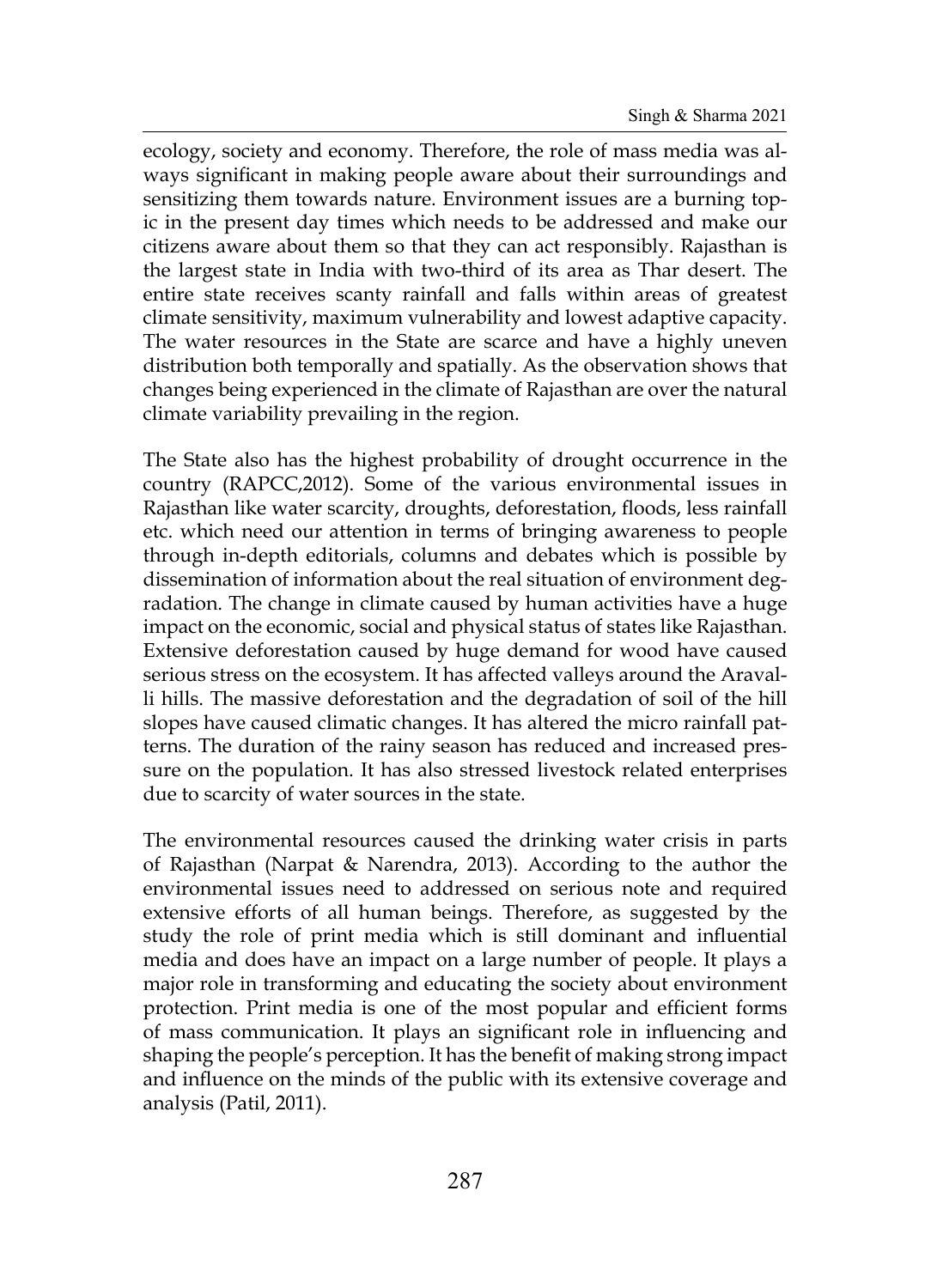#### **Literature Review**

In 2010, V. Ratna Reddy conducted a study to analyze the water sector under such conditions in Rajasthan. The study was based on following parameters like economical, financial, physical and equity performance across sub-sectors. It concluded that hardly any sub-sector showed any satisfactory performance. Also, it was noted that there is an urban and rich bias culture in access to water and its public distribution. As the performance of the urban drinking water sector was relatively better but and to bring it to the satisfactory level of financial and economic performance it requires a lot more effort. The author suggested some short-terms to meet the immediate demands which are critical for sustainable water resource management for scarcity conditions.

In 2012, Arul Aram explored in a study that there are major issues and concerns regarding environment that need to addressed in environmental studies in colleges. As the study examines some concerns like "how environmentally conscious are media educators in India" and concluded that in present era, mostly all courses in universities have general paper on environmental studies but hardly media studies at post graduate level has any such a subject. As environment literacy is a highly pertinent for journalism students so as to make them learn how to report the environment issues. The researcher concluded that the main problems developing countries face are related to coverage of climate change and its related issues like lack of training, difficult access of information of environment related subjects. Due to which the Indian media is more depended on news agencies especially for climate change rather than local generated news.

In 2013 in a study conducted by Bharvi Dutt & et.al. conducts a study to examine the content of environmental related issues published in 31 prominent English language dailies of Indian newspapers It studied the content through thematic representation and quantification of data. The study concluded that the topics discussed under environment the most prominence was given toclimate change and global warming. Among all the selected daily newspapers the maximum space devoted to the environment issues was given by The Times of India.

In 2015, Ram Babu and Ajay examined in their study that there is climate variability in western drylands of Rajasthan over the last 35 years. Due to which it has a direct impact on the water resources. The scanty rainfall and the scarcity of water resources due to variability resulting in high frequency occurrence of droughts and severe water stress conditions. It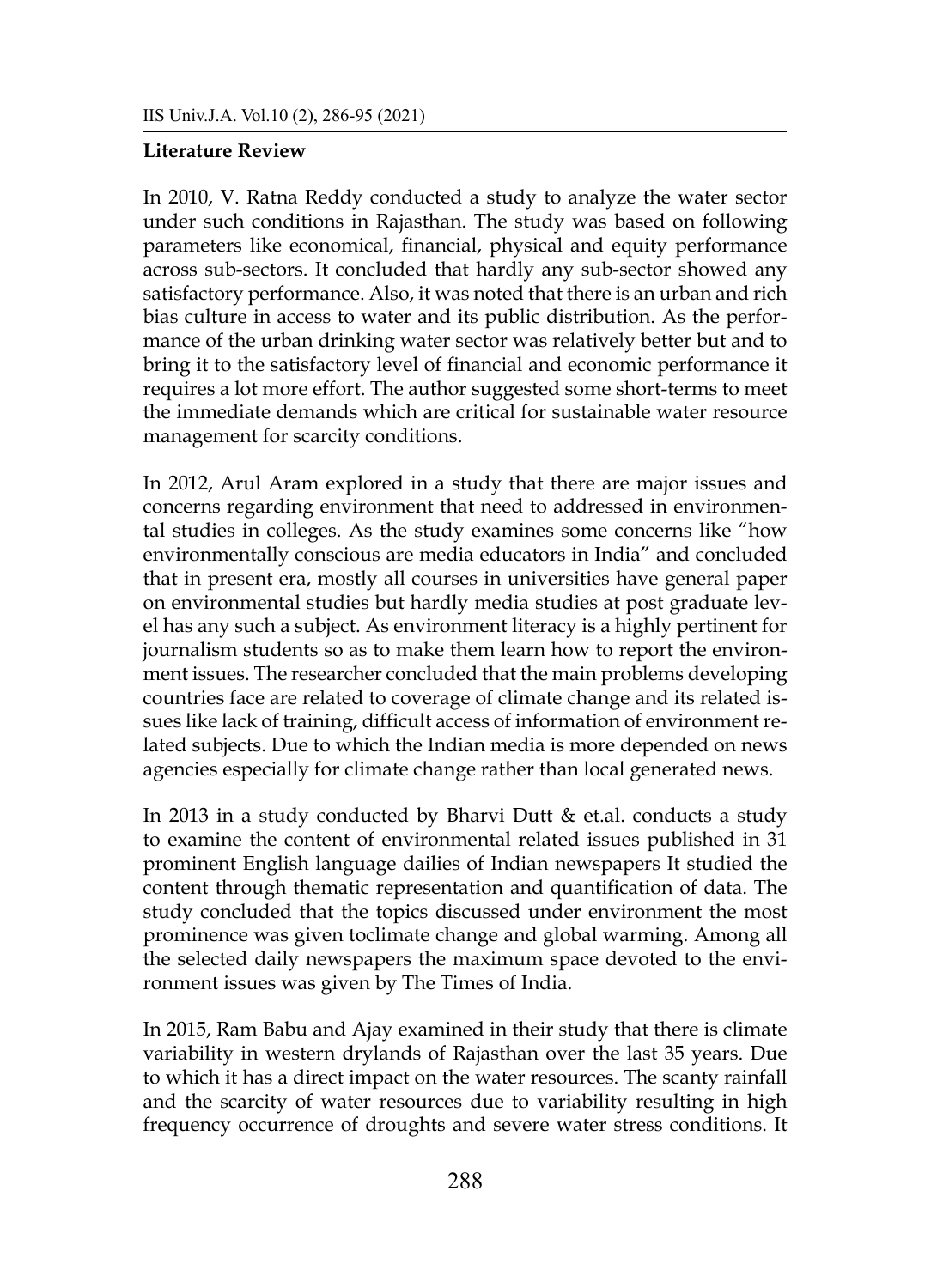also suggests that Indira Gandhi canal made a great contribution in helping the region to tackle the high variability in rainfall. It can aid in water security through expansion of canal networks.

In 2016, Anurada Meda conducted a study which concluded that the main focus was given to issues related to global warming and climate change. The next prioritized news items were on pollution, seasonal news and very few awareness creating articles and motivating articles on protecting the environment and planet earth. As compared to Times of India, The Hindu has been balanced in its covering environmental news. But moreover, the researcher suggests that there is a need to increase the amount of space allotted and extensive coverage, features and editorials should be prioritised by the both newspapers.

In 2018 T. Nirmala and Arul suggested through their study that newspapers like Times of India used more textual graphical information in their coverage whereas The Hindu used more statistical based data in its stories. Though both the newspapers use expert infographic artists and graphic designers. On the other hand, mostly climate change stories covered international politics but lacked local view in both the newspapers. The study suggests that coverage in newspapers should give more emphasis to scientifically sound articles with ethical points of view.

In Jan 2020, Sarah published an article in The Wire, titled 'In India's west what explains groundwater shortage after years of more rain' explained that western India received more rainfall but groundwater storage was improved in Gujarat but not in Rajasthan. A team of IIT researchers examined and have found that Rajasthan's situation is not improved due to unrestricted access to groundwater subsidies and unregulated use of water used in irrigation caused huge variability in groundwater level of shallow wells resulting in Rajasthan is facing a severe water crisis.

### **Objectives**

To analyze the content and nature of the stories reported on environmental problems with special reference to water issues in the selected newspapers.

To explore the level of prominence given to environmental problems with special reference to water in the newspapers of Rajasthan.

To trace out the total coverage of environmental problems given in the newspapers of Rajasthan.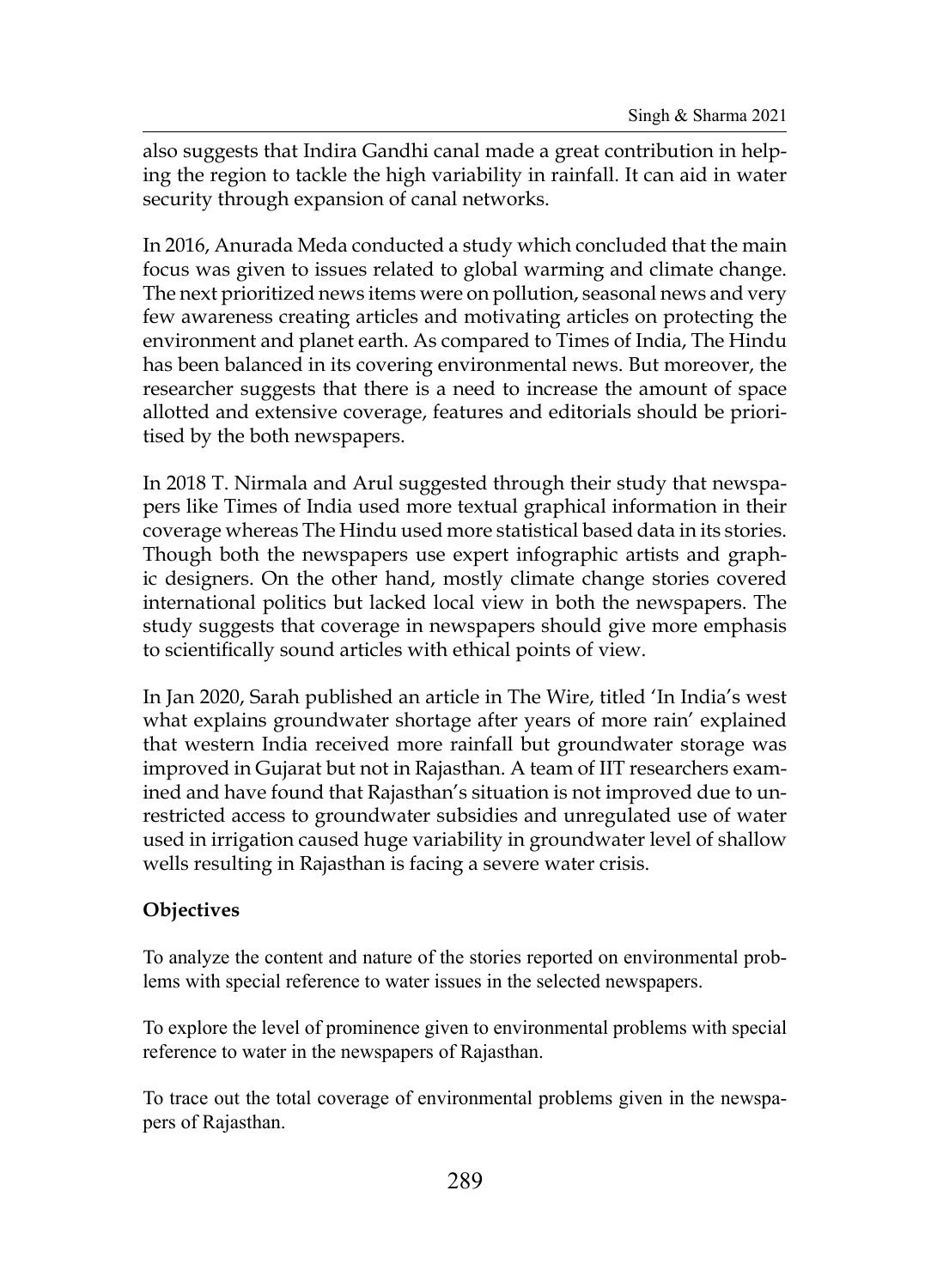#### **Significance of the Study**

The study attempts to analyse the role of newspapers in covering environmental problems with special reference to water issues in Rajasthan. The study will find out the number of stories published and importance given by this medium during the time under study. It will further help to formulate how much coverage is given to the environmental problems in print media without any huge disaster.

#### **Research Method**

Keeping the above literature in mind, it was felt to assess the role played by the four hindi dailies of Rajasthan in bringing environmental problems with special reference to water issues to the public's platter through content analysis method. The study will explore and quantify the coverage and prominence given in selected four hindi newspapers of Rajasthan.

#### **Methodology**

The methodology used in this study is to examine the print media coverage of certain newspapers of environmental problems as primary and secondary data. The time period is of one month i.e. July, 2020 taken for the study. The reason behind taking this time period is that thismonth the monsoon begins in major parts of Rajasthan and so to assess how much coverage is related to the environment with special reference to water issues given in the monsoon period. The study is based on four hindi dailies of Rajasthan from Ist July 2020 to 31st July 2020. The four newspapers are selected are the most circulated dailies in Rajasthan. The items from the dailies were analysed which includes total coverage in terms of columns, editorials, photographs, placement of the news stories etc and are classified as specific units like just reporting, follow ups, solution based, law & policy etc.

#### **Newspapers of Rajasthan**

The newspapers of Rajasthan have reached too far flung areas and to remote regions of the state. It has many local newspapers which are informative and tackle various kinds of articles based on social issues, cultures, arts, political etc and cater the needs of rural people. The Hindi Newspaper of Rajasthan is the most famous and dominant among people in [Ra](https://www.rajasthandirect.com/tourism)[jasthan](https://www.rajasthandirect.com/tourism) followed by English Newspaper. According to ABC circulation, Rajasthan Patrika and Danik Bhaskar together are among the top news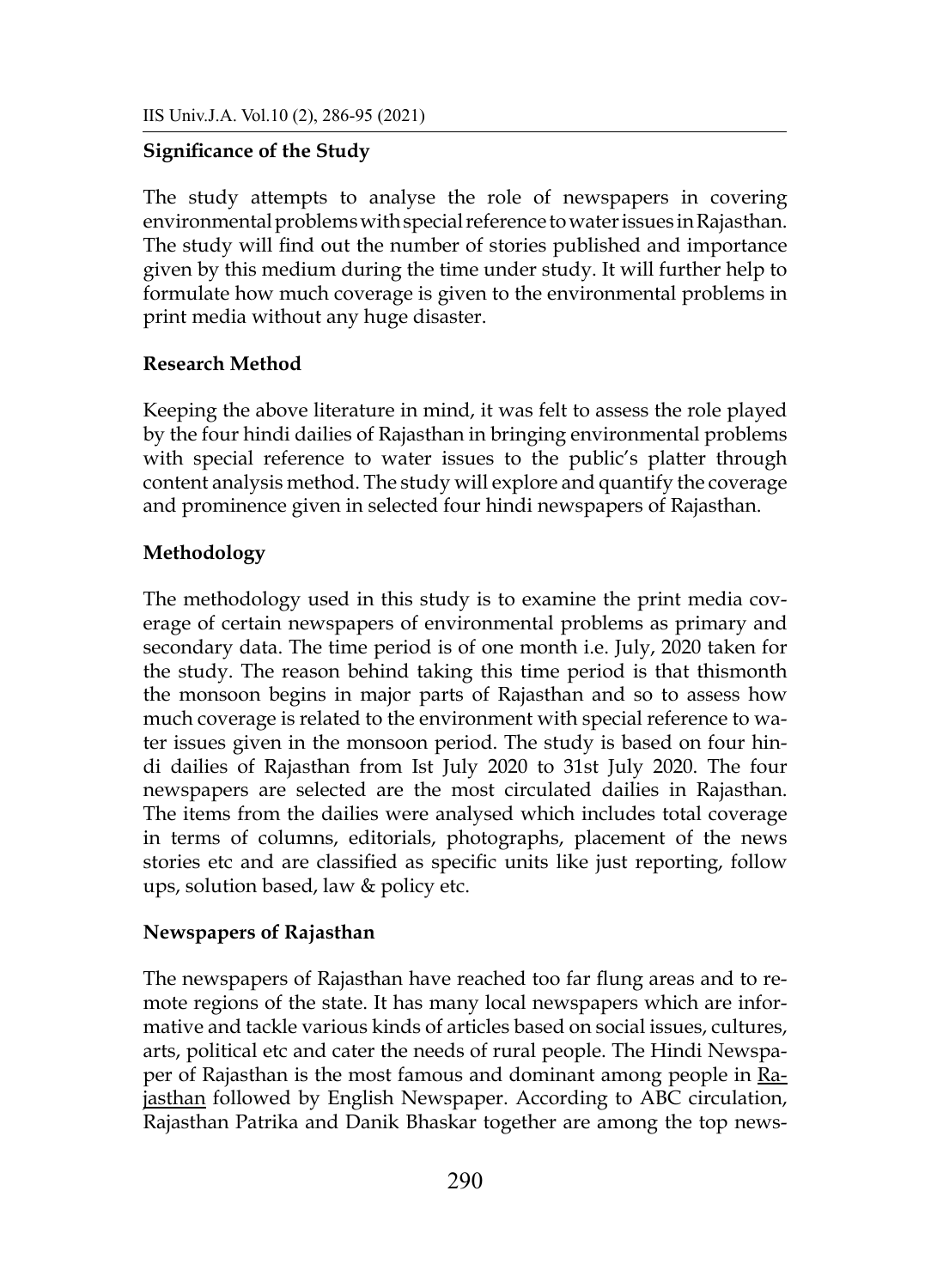papers in Rajasthan. After these top two, the other oldest and popular newspapers of Rajasthan, Dainik Navjyoti and Rastradhoot which are also a Hindi language daily newspaper of Rajasthan, published from Jaipur, Kota, Ajmer etc and provides information of the whole Rajasthan in a district wise order.

# **Results and Data Interpretation**

# **I. Total Coverage**

|             |  | Table (1.1) Total coverage of environment problems in the following |  |  |  |
|-------------|--|---------------------------------------------------------------------|--|--|--|
| newspapers: |  |                                                                     |  |  |  |

| S.no              | Newspaper         | No. of items published<br>(Environment) | Percentage<br>(%) |  |
|-------------------|-------------------|-----------------------------------------|-------------------|--|
| 1.                | Danik Bhaskar     | 12                                      | $6.6\%$           |  |
| 2.                | Rajasthan Patrika | 39                                      | 21.5%             |  |
| 3.                | Danik Navjyoti    | 59                                      | 32.5%             |  |
| Rastradhoot<br>4. |                   | 75                                      | 41.4%             |  |
| <b>Total</b>      |                   | 181                                     | $100\%$           |  |

**Table (1.2) Total coverage of water issues in the following newspapers:**

| S.no             | <b>Newspapers</b> | No. of items published<br>(Water Issues) | Percentage<br>(%) |  |
|------------------|-------------------|------------------------------------------|-------------------|--|
|                  | Danik Bhaskar     | 12                                       | 7.4%              |  |
| 2                | Rajasthan Patrika | 49                                       | 30.2%             |  |
| 3                | Danik Navjyoti    | 52                                       | 32%               |  |
| Rastradhoot<br>4 |                   | 51                                       | 31.4%             |  |
| Total            |                   | 162                                      | $100\%$           |  |

From the above findings of the study, the tables (1.1) and (1.2) showed that the maximum number of articles published on environment and water issues in Rastradhoot and Danik Navjyoti. Being the top dailies of Rajasthan, the number of items published in Rajasthan Patrika and Danik Bhaskar was comparatively low. The given data includes editorials, photographs, environment related columns and water based issues. The figures showed that in the following newspapers Danik Bhaskar has the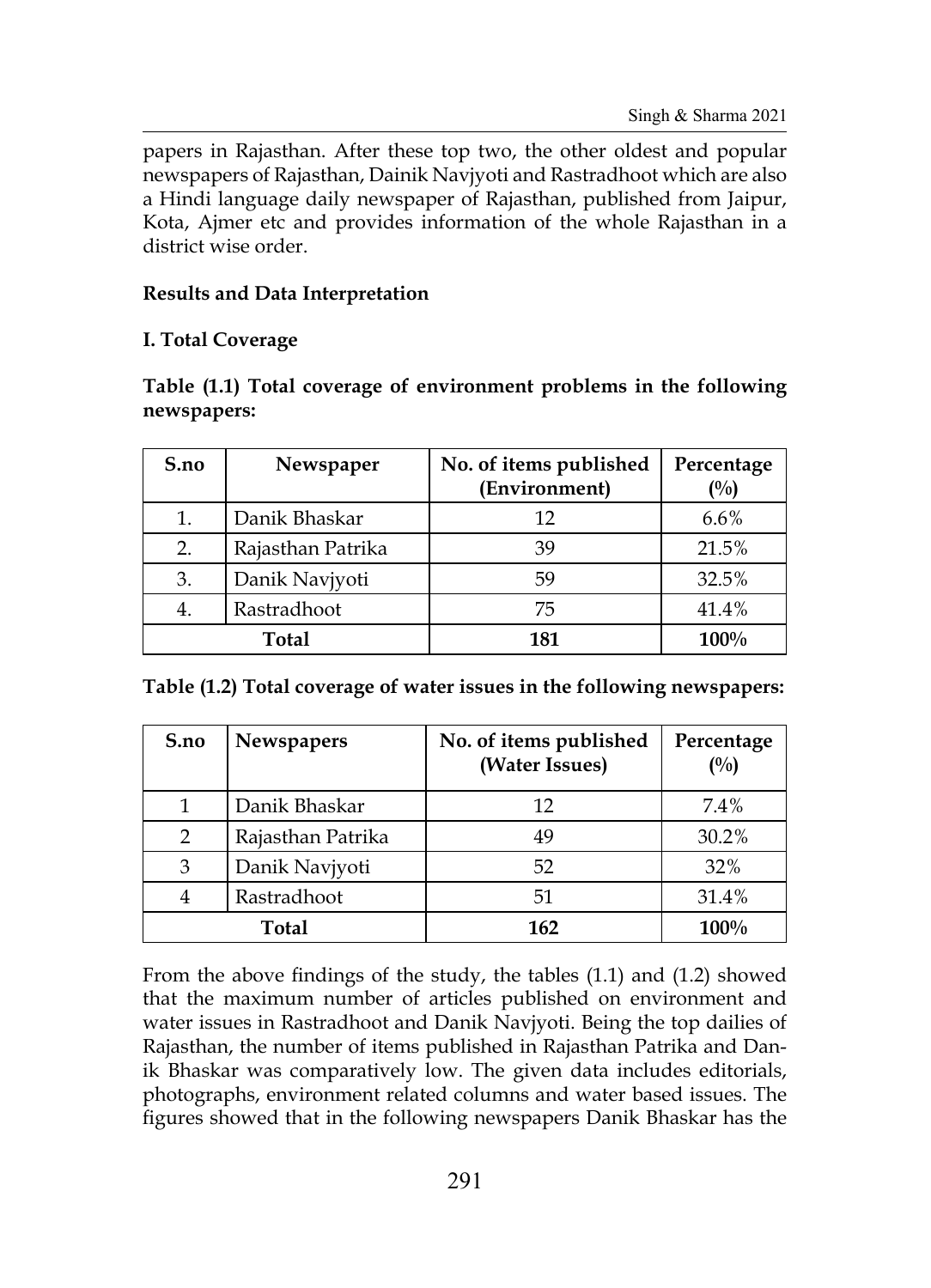IIS Univ.J.A. Vol.10 (2), 286-95 (2021)

lowest total coverage as compared to rest of the newspapers. The maximum number of stories on environment were related to plantation during monsoon. The water based stories mostly related water logging, floods, state water projects, water supply etc.

# **II. Placement of articles**

# **In table (2.1) the environmental problems in the following newspapers of Rajasthan in July 2020:**

| <b>Newspapers</b> | <b>Front Page</b> | <b>Left Page</b> | <b>Right Page</b> | <b>Total</b> |
|-------------------|-------------------|------------------|-------------------|--------------|
| Danik Bhaskar     |                   | 10 (58%)         | 07(41%)           | 17 (100%)    |
| Rajasthan Patrika |                   | 12(32%)          | 25 (67%)          | 37 (100%)    |
| Danik Navjyoti    |                   | 31 (53%)         | 28 (47%)          | 59 (100%)    |
| Rastrdhoot        | 08(8%)            | 46 (51%)         | 35 (39%)          | 89 (100%)    |

# **In table (2.2) the water based issues of following newspapers of Rajasthan in July 2020:**

| <b>Newspapers</b> | <b>Front Page</b> | <b>Left Page</b> | <b>Right Page</b> | <b>Total</b> |  |
|-------------------|-------------------|------------------|-------------------|--------------|--|
| Danik Bhaskar     | 01(7%)            | 07(46%)          | 07(46%)           | 15 (100%)    |  |
| Rajasthan Patrika | 03(6%)            | 29 (55%)         | $21(40\%)$        | 53 (100%)    |  |
| Danik Navjyoti    | 03(7%)            | 23 (50%)         | 20(43%)           | 46 (100%)    |  |
| Rastrdhoot        |                   | 25 (45%)         | 30(54%)           | 55 (100%)    |  |

The above tables (2.1) and (2.2) shows that there were very less stories reported on front page of the following selected newspapers of Rajasthan. Mostly stories on environmental and water based issues were reported on left side of the newspapers.

Rajasthan Patrika and Danik Bhaskar are the top two dailies of Rajasthan and still the coverage of environment Problems and water issues given less coverage on front page of the newspapers.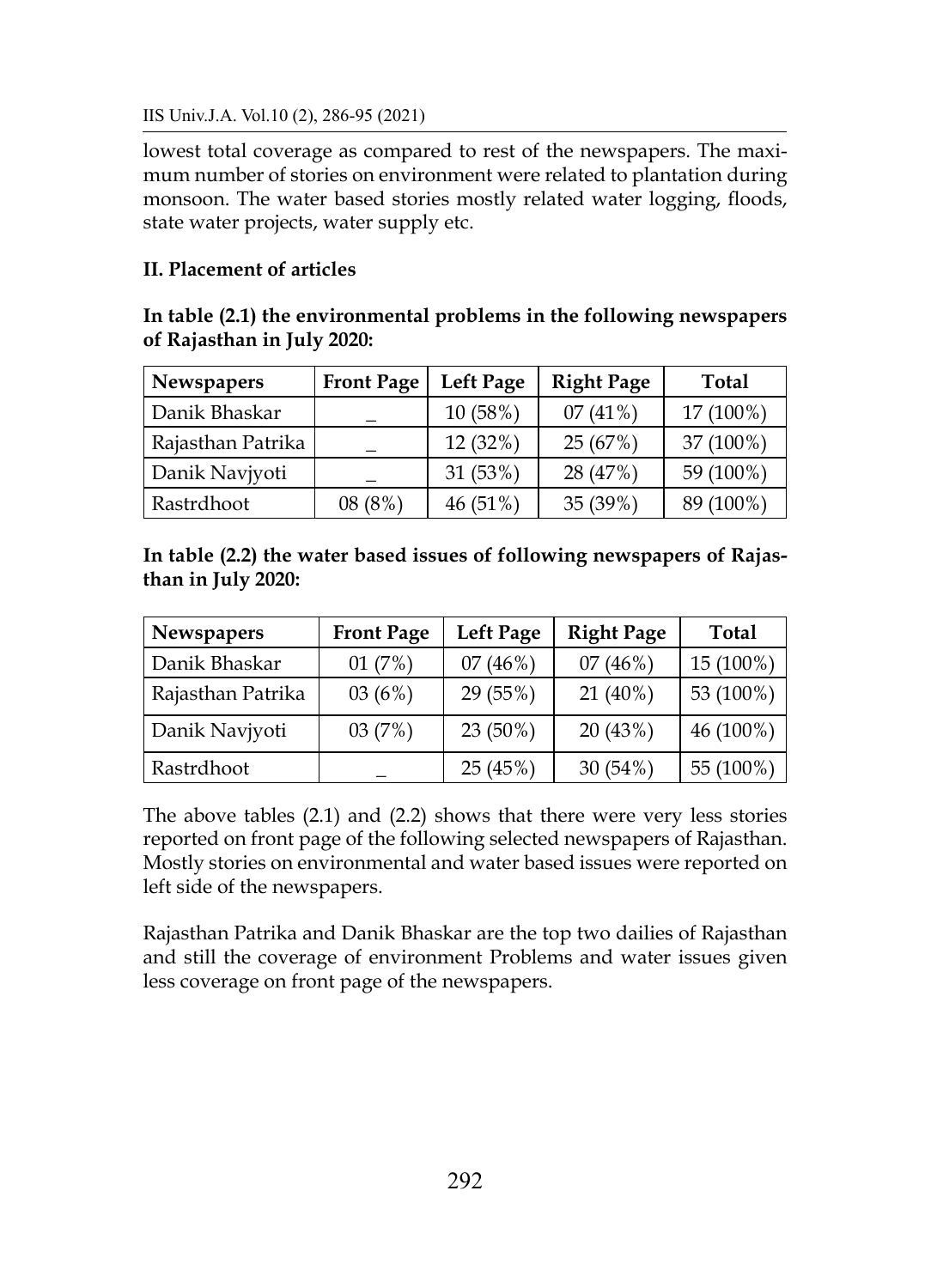# **III. Level of prominence**

**Table (3.1) Nature of the story reported of environment problems in four newspapers of Rajasthan in July 2020:**

| Newspaper         | Just<br>reporting | Solution<br>based | Follow<br>ups | Law $&$<br>Policy | Total |
|-------------------|-------------------|-------------------|---------------|-------------------|-------|
| Danik Bhaskar     | 13 (87%)          | 02(13%)           |               |                   | 15    |
| Rajasthan patrika | 24 (77%)          | 07(22%)           |               |                   | 31    |
| Danik Navjyoti    | 46 (77%)          | 12 (20%)          | 02(3%)        |                   | 60    |
| Rastradhoot       | 51 (63%)          | 25(31%)           | (5%)<br>)4    | 04(5%)            | 80    |

**Table (3.2) Nature of the story reported of water issues in four newspapers of Rajasthan in July 2020:**

| Newspaper         | Just      | Solution | Follow | Law &    | Total |
|-------------------|-----------|----------|--------|----------|-------|
|                   | reporting | based    | ups    | Policy   |       |
| Danik Bhaskar     | 12 (80%)  | 02(13%)  |        | 01(7%)   | 15    |
| Rajasthan Patrika | 27(71%)   | 08(21%)  | 03(8%) | 11 (29%) | 38    |
| Danik Navjyoti    | 26 (76%)  | 05(15%)  | 02(6%) | 01(3%)   | 34    |
| Rastradhoot       | 27 (50%)  | 18 (33%) | 04(7%) | 05(9%)   | 54    |

In the above tables, it shows that among the stories published most of the stories are just reported without any extensive study and the maximum among them scored by Danik Bhaskar for both environment and water based issues. The Rastradhoot newspaper has maximum coverage of solution based coverage as compared to rest of the three newspapers for environmental problems and water based issues. There were very less follow-ups and law and policy related stories in all the selected newspapers of Rajasthan. As the from above figures data shows that there was less level of prominence given to environment and water based issues in Rajasthan Patrika and Danik Bhaskar, being top two dailies as compared to Rastradhoot and Danik Navjyoti.

# **Conclusion**

It is concluded from the study that the coverage so far by the four dailies of Rajasthan was very less and seasonal. The top two dailies of Rajasthan gave more importance to political news as compared to the other news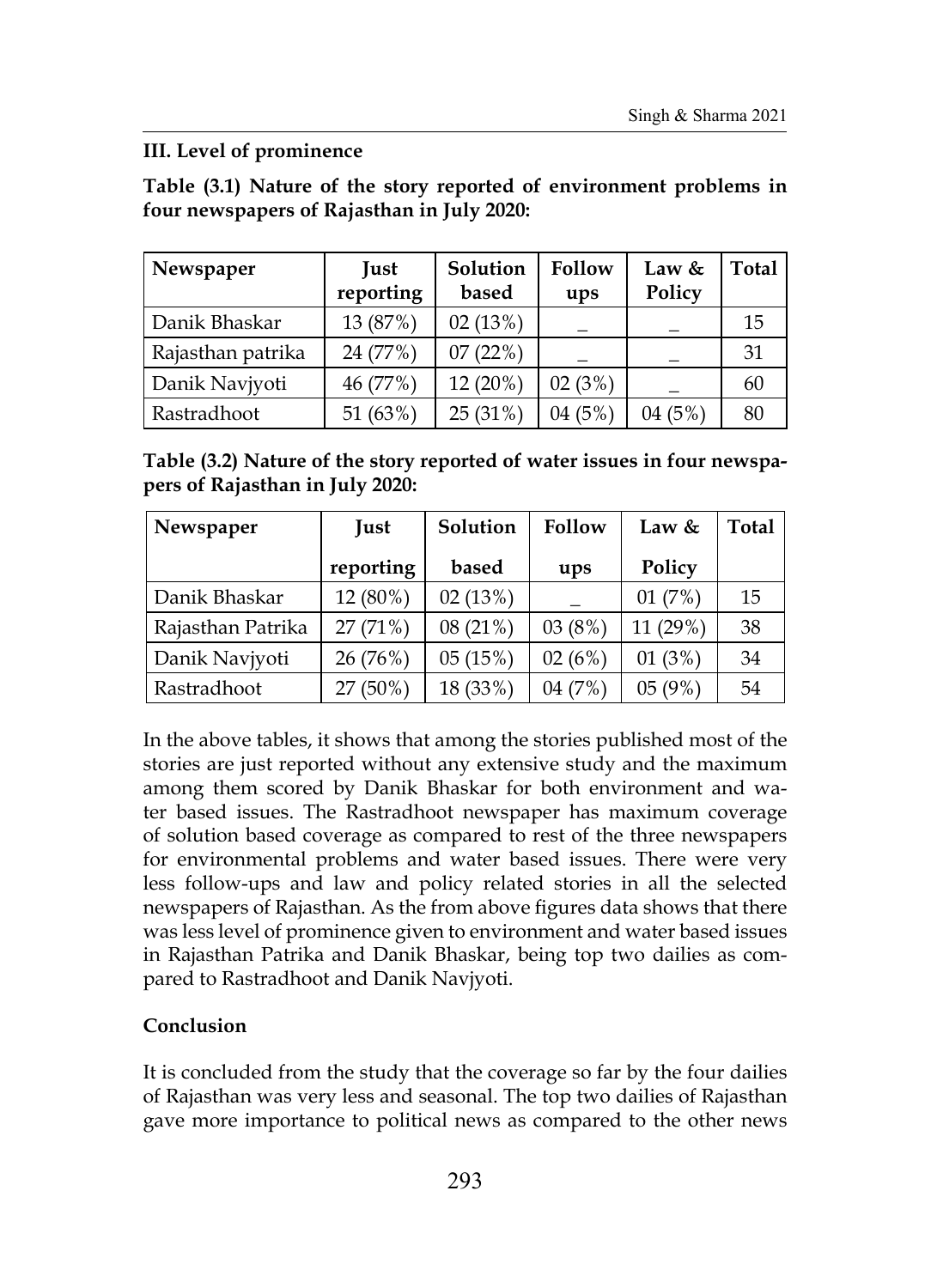items which will have impact on all the living beings on this planet. As the climate change and global warming are the international issues but still the coverage of these take place only when any international summits took place. There was very less in-depth stories published on environment and water based issues in the following newspapers. As the Rajasthan is the semi arid state where the scanty rainfall and high prevalence of water security issues and barely the extensive stories on water issues like conservation, harvesting, water management etc, given any considerable appearance in the newspapers. The analysis showed that maximum number of appearance on environment and water issues given by Rastradhootnewspaper, following by Danik Navjyoti and so on. The Rastradhoot and Danik Navjyoti has maximum number of stories which includes considerable space given to editorials. The finding of the study reveal that the placement of stories were mostly confined to inside pages, as the placement of the articles is another aspect to attain public attention. In the era of global climate change, the environment related issues were not given much prominence to be allocated on front page. The front page of newspaper determines the news value of important stories and mostly the coverage given to political issues and on other hand, if environment issues consider for front page that only if there is any huge disaster or natural calamity.

Overall, it can be garnered that media coverage of environmental problems with special preference to water issues were to some extent but there is need to increase the amount of space and extensive coverage. The top two dailies of Rajasthan i.e. Rajasthan Patrika and Danik Bhaskar may seem to make less impact on the public and lack coverage on environment and water based issues. The newspaper Rastradhoot was balanced enough in its approach in covering environmental news which includes few editorials as compared to other newspapers. Therefore, there is need to give extensive coverage to environmental issues and water based issues and also the placement of articles related to the environment must be given importance to appear on front pages. As it will help to generate awareness among the public and make them more informed about the environment.

#### **Works Cited:**

Aram, Arul. "Why do Media Academics Keep Off Environmental Reporting." *Sage Publications*, 2012.

Dutt, Bharvi, Garg, K.C. Bhatta, Archita. "A Quantitative Assessment